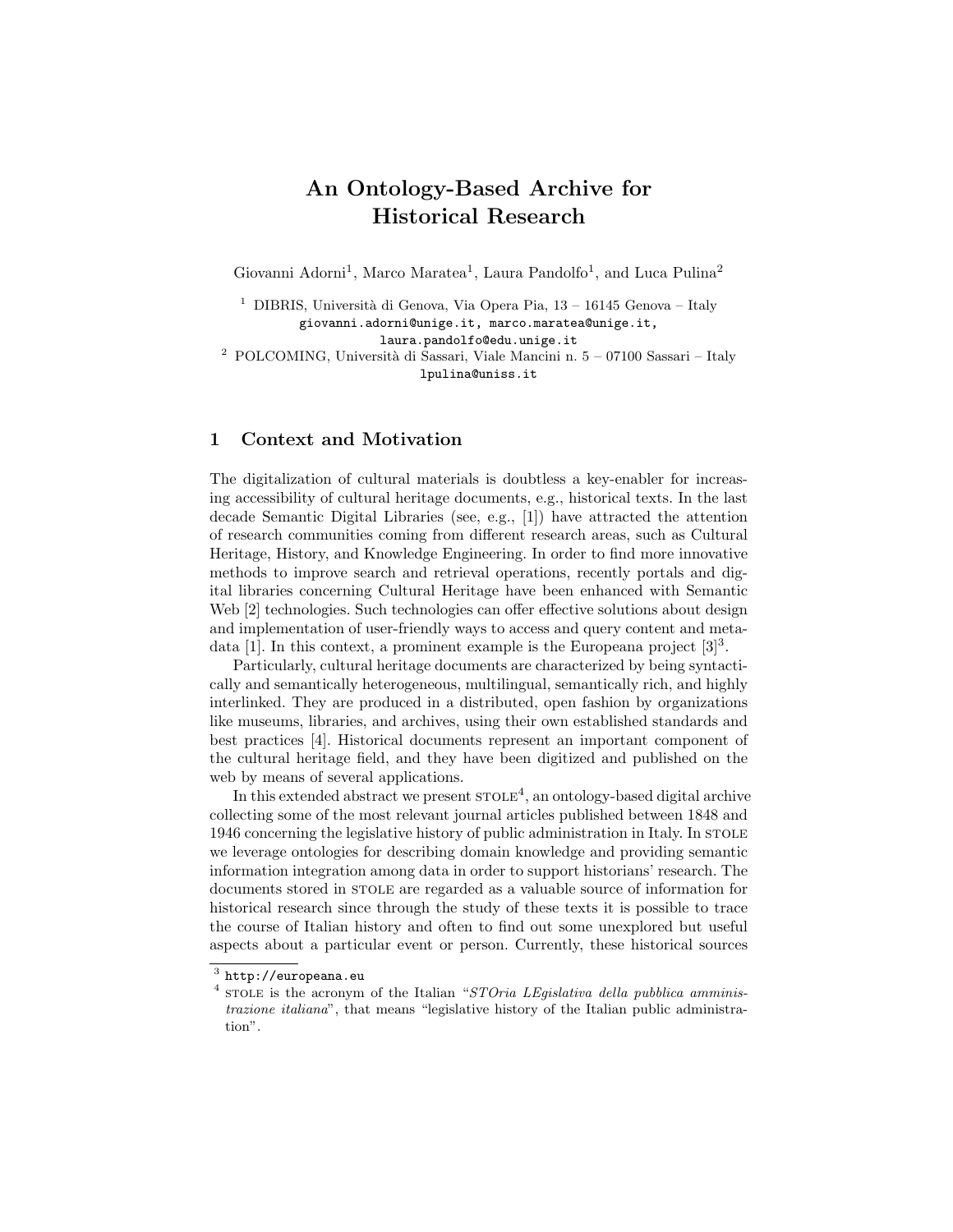

Fig. 1. The architecture of STOLE.

can be accessed going to the State Archives of Rome or to libraries that have a copy, but in both cases historians are not supported by information system during their research. Our ontology-based archive intends to handle this historical information providing search features and capabilities such that the user can search over this document collection. In the next section, we give details of the components of the system, while the abstract is concluded in Section 3 by listing the future work planned.

### 2 System Architecture

In Figure 1 we describe the architecture of STOLE; looking at the figure, we can see that it is composed of the modules listed in the following:

Ontology It represents the conceptual layer of our application. It is used to represent knowledge concerning journals, authors, cited people and events, as well as the relations between them. The DL expressivity if the  $STOLE<sup>5</sup>$ ontology is  $ALCOIQ(D)$ , and it is composed of 2909 axioms. Actually, it is comprised of 342 individuals, its population is growing continuously. It has been developed building on existing standards and meta-data vocabularies, such as Dublin Core (http://dublincore.org), FOAF (http: //www.foaf-project.org), Bio Vocabulary (http://vocab.org/bio/0.1) and the Bibliographic Ontology (http://bibliontology.com). Concerning the modeling ontology language, our choice falls to OWL2 DL [5]. We also

<sup>5</sup> The full documentation is available at http://visionlab.uniss.it/STOLE\_DOC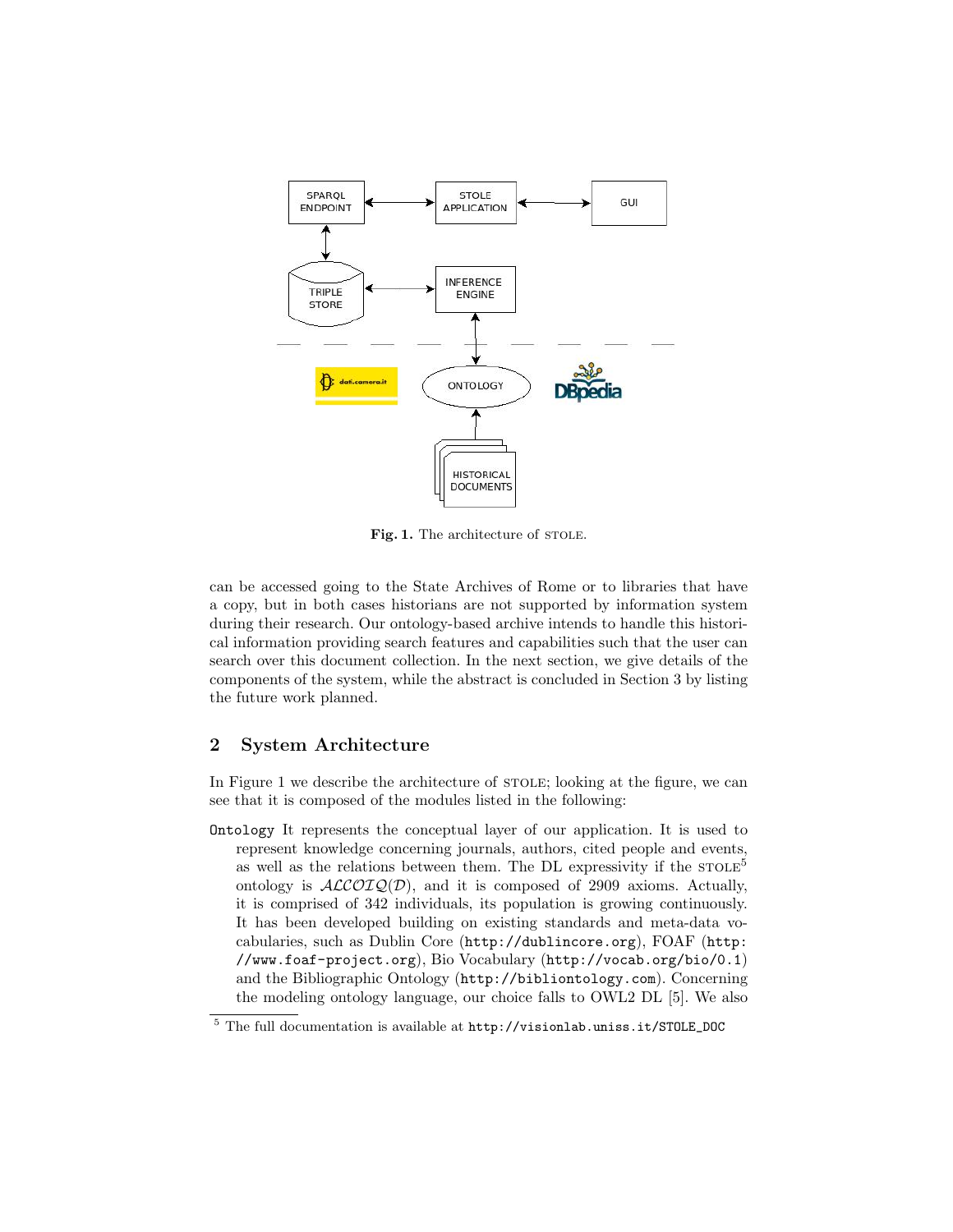considered some lightweight profiles, but we cannot avoid to introduce both cardinality restrictions and other role constraints, e.g., inverse object properties, in order to have proper expressivity for our application. The stole ontology has been populated leveraging on a set of annotated historical documents. Such semantic annotations were provided by a team of domain experts. Finally, we also developed a data integration layer in order to exploit information coming from external sources, such as DBpedia [6] and the Ontology of the Chamber of Deputies $6$ .

- Inference Engine This module interacts with Ontology to check its consistency and to infer new knowledge to present to the user. Actually, we are using the HermiT reasoner [7].
- Triple Store and SPARQL Endpoint They are the modules devoted to store and query the knowledge base, respectively. For these purposes, we are currently using Open Virtuoso<sup>7</sup>.
- STOLE Application In this module we implemented all functionalities related to query the data to SPARQL Endpoint and to process the answer in order to be presented to the user by means of the GUI.
- GUI It is devoted to the user-system interaction and it aims at providing data representations widely used in the historical research field, such as timelines of historical events.

## 3 Conclusion and Future Work

We have presented an ontology-based archive and its application in the historical research domain, which includes numerous key aspects of Semantic Web. The current implementation of this framework can be extended in several ways. First of all, we are designing a Graphical User Interface to support the ontology population stage, in order to make this process of knowledge acquisition more interactive and dynamic. Finally, we are planning to introduce in STOLE a semantic indexing mechanism using Apache Solr<sup>8</sup>, in order to extend keyword-based search functionalities.

 $^6$  http://dati.camera.it/data/en

<sup>7</sup> http://www.openlinksw.com/

 $^8$  http://lucene.apache.org/solr